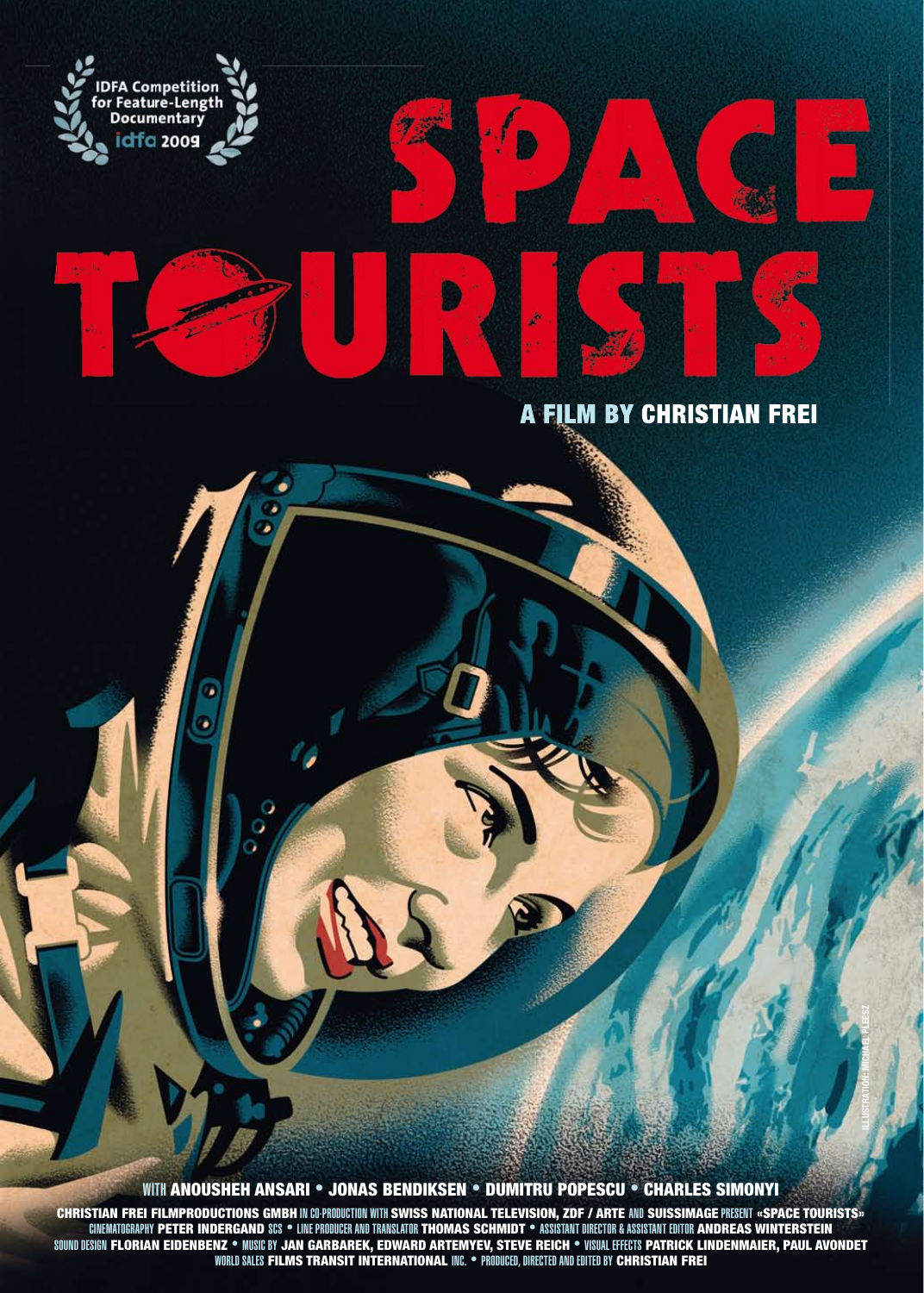







*«How do you put a price on a dream? I would go to space even if it was a one way ticket, if it meant going and never returning, if it meant losing my life over it! I am ready to pay any price… to go to space.»* 

ANOUSHEH ANSARI, FIRST FEMALE SPACE TOURIST

High above the vast Kazakh steppes, a parachute glides toward earth at the break of dawn. It is awaited by an armada of Russian helicopters. Jammed into the tiny spacecraft are two cosmonauts and a woman. She is pulled out of the capsule and carried to a chair. They wrap her in fur, open the visor of her space suit and hand her some flowers and an apple. The woman's name is Anousheh Ansari. She has just fulfilled her childhood dream: As the world's first female space tourist, she spent one week aboard the International Space Station.

In his latest work, Oscar-nominated Swiss documentarian Christian Frei turns to an age-old dream of mankind. The dream that we, as «perfectly ordinary» people, can leave our planet behind and travel to outer space. Today, space tourism is no longer the stuff of naïve fantasy and science fiction. The age-old dream has become reality. Not made possible by NASA, but by the Russian Federal Space Agency. The price tag for the ten-day journey into space: 20 million dollars.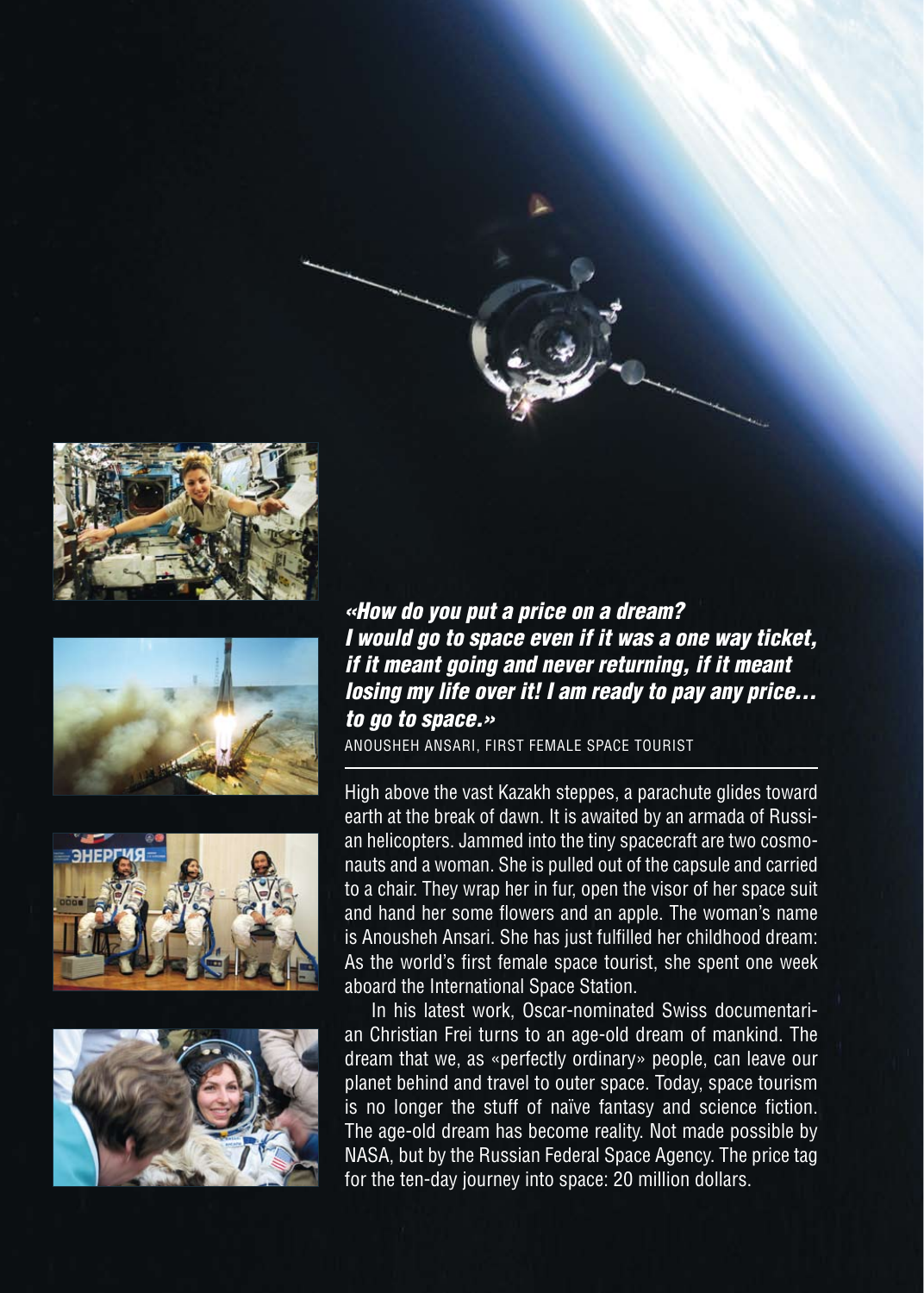*«Despite the danger of living close to the rocket trajectory… for some these rockets are literally a gift from the heavens! I met many farmers who make a lot of their farming tools from secondhand space ship metal! Shovels or sleds… There're people repairing a patch of their roof with a Soyuz rocket ship… it's very common in this area.»*

JONAS BENDIKSEN, MAGNUM PHOTOGRAPHER

With its images of breathtaking beauty. Space Tourists takes the audience into a fascinating world full of wonder and surprise. The legendary space launching station Baikonur is where the American Anousheh Ansari embarks on her «journey of a lifetime». The film documents her preparations and accompanies her up close on her daily routine in space, all the way to the rough landing in the steppes of Kazakhstan. The magnificent beauty of this journey is contrasted with the wild ride we take with Kazakh scrap metal collectors hunting for the coveted «carrots», rocket stages which literally fall from the heavens, awaited by these men driving trucks the size of dinosaurs. Scenes that are reminiscent of «Mad Max».

SPACE TOURISTS takes its audience by surprise, with images and situations that have very little to do with the futuristic fantasy of «space tourism». Encounters with the least likely people imaginable: places even stranger and more unknown than outer space itself.